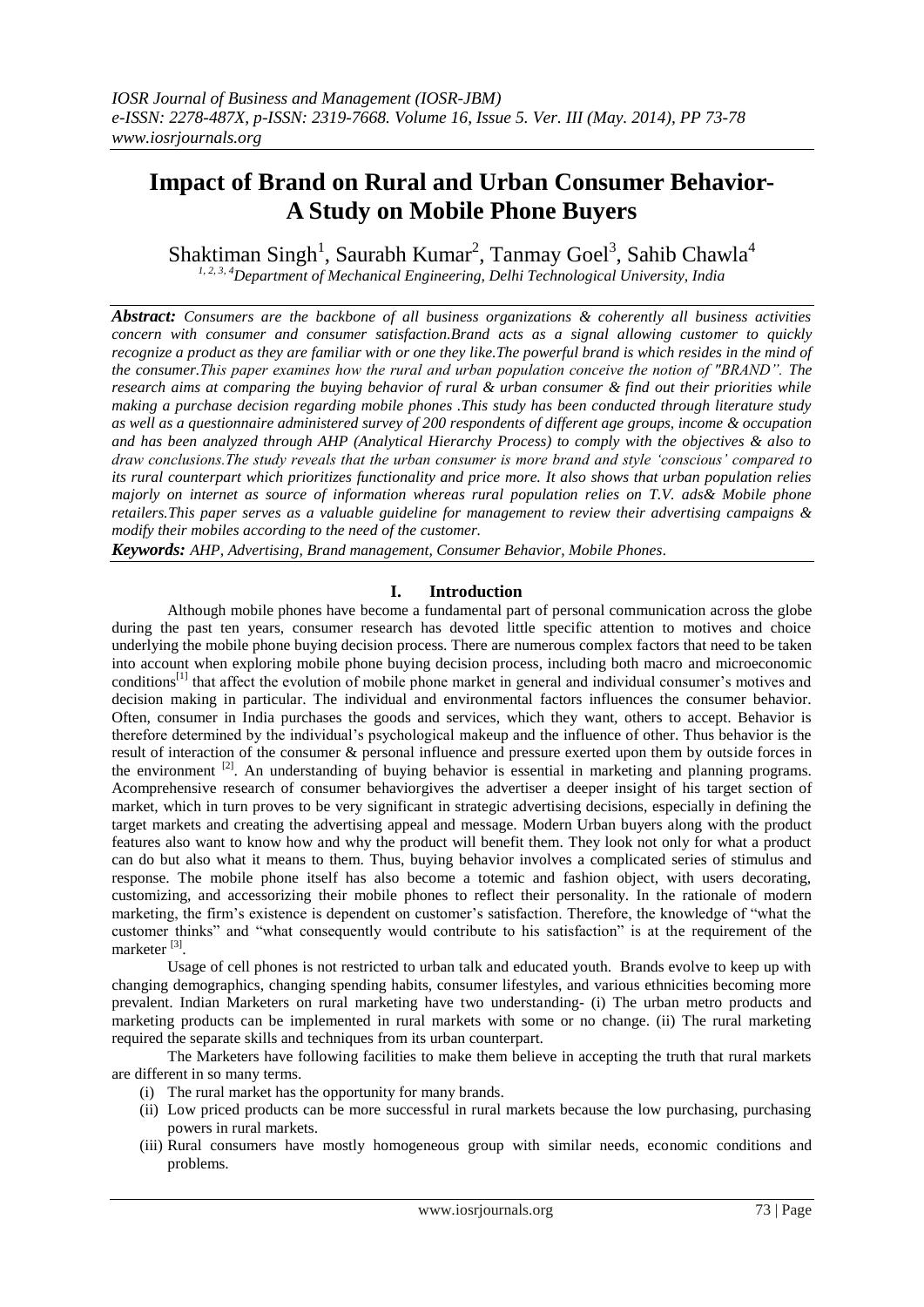(iv) The rural markets can be worked with the different media environment as opposed to press, film, radio and other urban centric media exposure.

 How reality does affect the planning of marketers? Do villagers have same attitude like urban consumers? The question arises for the management of rural marketing effects in a significant manner so than companies can enter in the rural market with the definite goals and targets but not for a short term period but for longer duration. In this research paper, we will discuss the role of regard. The strategy, which will be presented in the paper, can be either specific or universally applicable.

#### **II. Purpose Of The Research**

This research is designed to investigate the influence of Brand name & Advertisements on two different sections of society-the urban & the rural consumer base respectively. Essentially the research aspires to study the topic through reviewing related articles & also by getting the perceptions of knowledgeable individuals regarding the topic through surveys. Moreover, this study will focus on the following goals:

- To study the significant difference, if any, in the purchasing motive, preferences, taste of the urban & rural consumer.
- To know about the awareness level of consumer regarding 'Brands'.
- To identify and analyze the difference in the factors which impinge on to the satisfaction level of both types of consumers.
- To make suggestions on the basis of findings.

#### **III. Research Methodology**

This survey was conducted at two places. For the study of rural and urban areas, we surveyed Saket (South Delhi) and Ballabgarh (Faridabad). Total 200 people were surveyed, out of which 100 people belonged to each region. The sample space included both men and women of different age groups. Depending upon the age the sample is divided into 3 groups: 12-18,19-21 and 21 above. By studying different age groups, the study aims to find the consumer behavior about brand recognition for different age groups. The study is simplified by the use of pie charts wherever necessary and the results are expressed in the form of percentages. It is assumed that all the respondents are not related to each other in any manner and the opinions of one respondent cannot affect the opinions of any other respondent.

#### **IV. Hypotheses**

- 1. The level of awareness of 'Branded 'products among the customers is average.
- 2. Brand image & Advertisement has significant relationship with consumer buying behavior.

### **V. Objectives Of The Study**

This study was carried out with the following objectives:

- 1. The study aims at comparing the preference for brand recognition among urban and rural mobile users.
- 2. The study aims to compare the role of advertisement in the purchase of mobile phone among rural and urban mobile users.
- 3. The study aims to compare the preference of brand recognition among different income groups among the respondents.
- 4. The study aims to compare preference of functionality, quality and price over brand recognition among rural and urban mobile users.
- 5. The study aims at finding the most preferable mobile brands among rural and urban mobile users.

#### **VI. Problem Statement**

In present times, "Brand name" is emerging out to be one of the strongest marketing tool in all fields.Narrowing down our view to mobile phones, we can see that Brand Image plays a significant role in customer decision making process.But due to lack of technological advancements, 60% of total population residing is rural areas is still deprived of this "Notion" as compared to their urban counterparts. The present study made an attempt to investigate the influence of Brand image and advertisement on both urban and rural sections of the Indian society.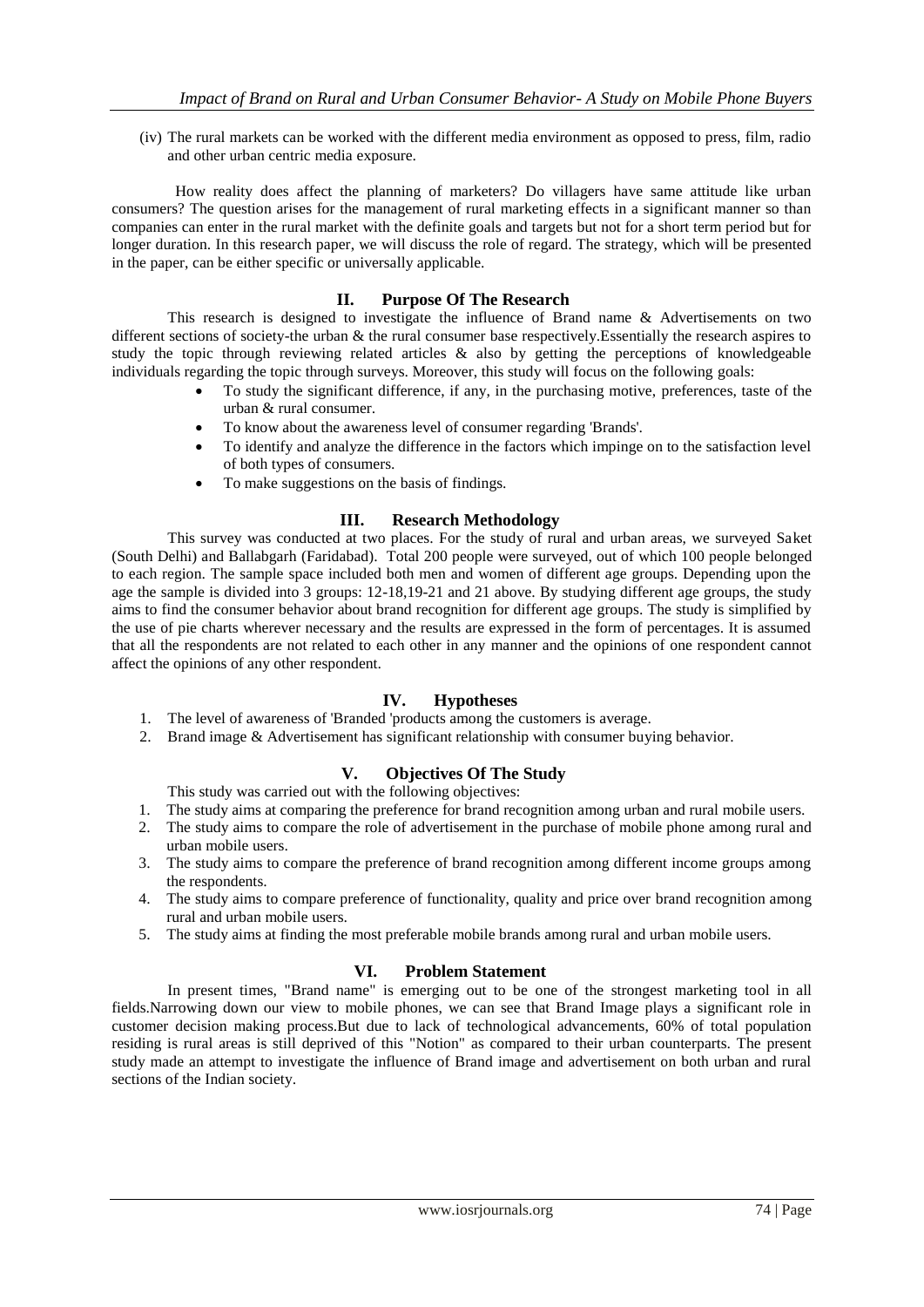| ,<br>Division Of Banipic Space            |                                                            |                                             |       |
|-------------------------------------------|------------------------------------------------------------|---------------------------------------------|-------|
| <b>Division On The</b><br><b>Basis Of</b> | <b>Division Characteristic Of The</b><br><b>Respondent</b> | <b>Area To Which The Respondent Belongs</b> |       |
|                                           |                                                            | <b>URBAN</b>                                | RURAL |
|                                           | $12 - 18$                                                  |                                             | 24    |
| AGE                                       | $19-21$                                                    | 66                                          | 59    |
|                                           | Above 21                                                   | 23                                          |       |
| <b>SEX</b>                                | Male                                                       | 67                                          | 84    |
|                                           | Female                                                     | 33                                          | 16    |
|                                           | <b>Below 15000</b>                                         | 15                                          | 21    |
| <b>FAMILY INCOME</b>                      | 15000-35000                                                | 43                                          | 41    |
|                                           | Above 35000                                                | 42                                          | 38    |

#### **VII. Division Of Sample Space**

## **VIII. Observations And Results**

The ownership of different mobile brands among rural and urban users.

| <b>BRAND</b>        | <b>URBAN</b> | <b>RURAL</b> |
|---------------------|--------------|--------------|
| <b>SAMSUNG</b>      | 29           | 30           |
| <b>NOKIA</b>        |              | 28           |
| <b>SONY</b>         | 25           |              |
| <b>APPLE</b> Iphone | າລ           |              |
| <b>BLACKBERRY</b>   |              |              |
| <b>HTC</b>          |              |              |
| <b>MICROMAX</b>     |              | 20           |
| <b>KARBONN</b>      |              |              |
| <b>OTHERS</b>       |              |              |



Source of information about the product.

| <b>VARIABLE</b>  | <b>URBAN</b> | <b>RURAL</b> |
|------------------|--------------|--------------|
| ጥ ህ              |              |              |
| <b>NEWSPAPER</b> |              |              |
| <b>FRIENDS</b>   |              |              |
| <b>INTERNET</b>  |              |              |
| OTHER            |              |              |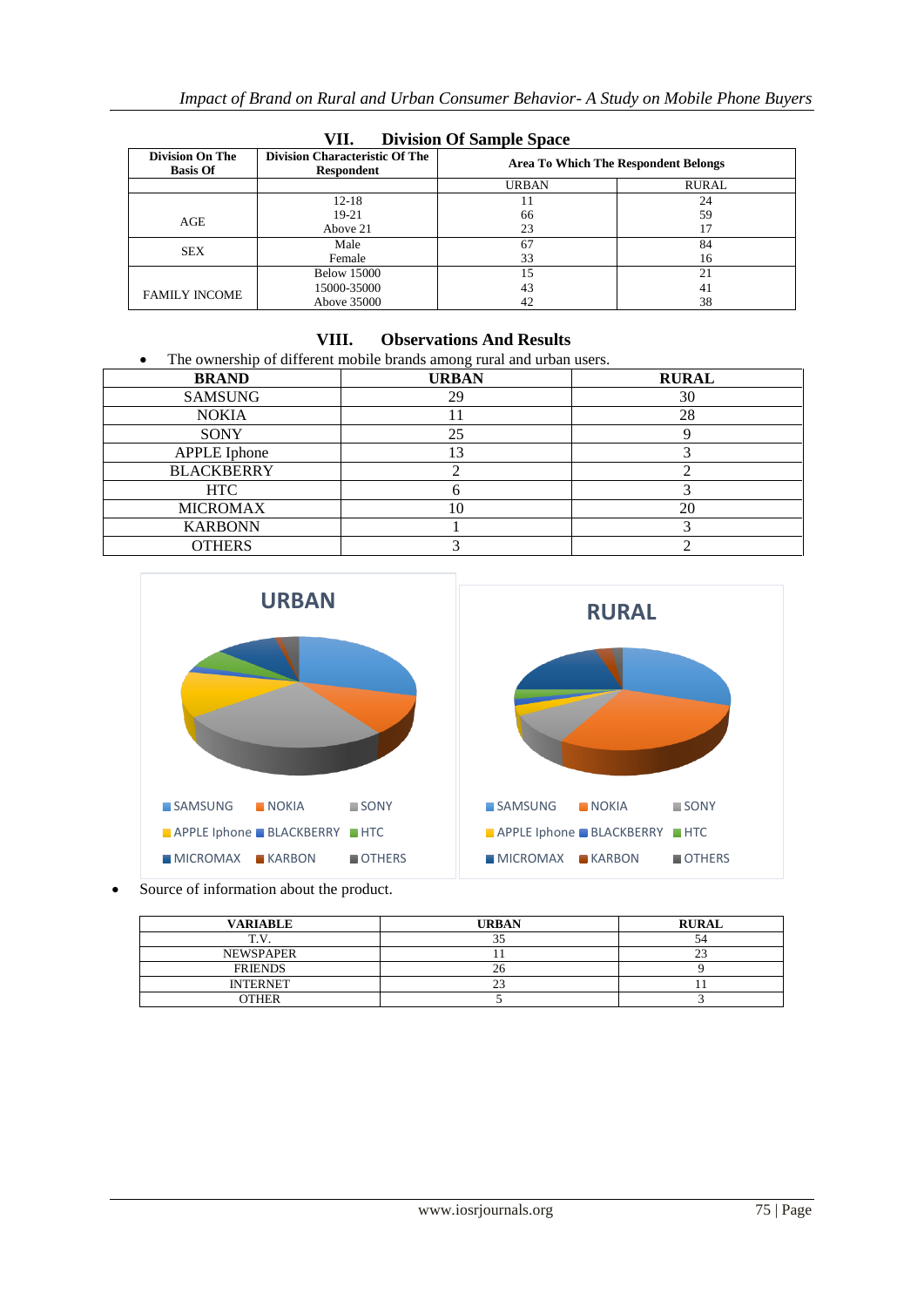

The selection of mobile phone after considering its brand (on basis of demographic factor)

| Response     | <b>Respondent</b> |       |
|--------------|-------------------|-------|
|              | Urban             | Rural |
| <b>YES</b>   | 76                |       |
| NO           |                   |       |
| <b>MAYBE</b> |                   |       |







The selection of mobile phone after considering its brand(on basis of income factor)

| <b>INCOME</b>      | <b>RESPONSE</b> |              | <b>RESPONDENT</b> |
|--------------------|-----------------|--------------|-------------------|
| (per month)        |                 | <b>URBAN</b> | RURAL             |
| <b>BELOW 15000</b> | <b>YES</b>      |              |                   |
|                    | NO              |              |                   |
|                    | MAYBE           |              |                   |
|                    | <b>YES</b>      | 31           | 21                |
| 15000-35000        | NO.             |              |                   |
|                    | MAYBE           |              |                   |
| <b>ABOVE 35000</b> | <b>YES</b>      | 36           | 26                |
|                    | NO              |              |                   |
|                    | <b>MAYBE</b>    |              |                   |

The most important factor to be considered while selecting a mobile phone.

| <b>VARIABLE</b> | <b>RESPONDENT</b> |              |
|-----------------|-------------------|--------------|
|                 | <b>URBAN</b>      | <b>RURAL</b> |
| Functionality   |                   | 44           |
| <b>Brand</b>    |                   |              |
| Pricing         |                   | 24           |
| Ouality         |                   | 20           |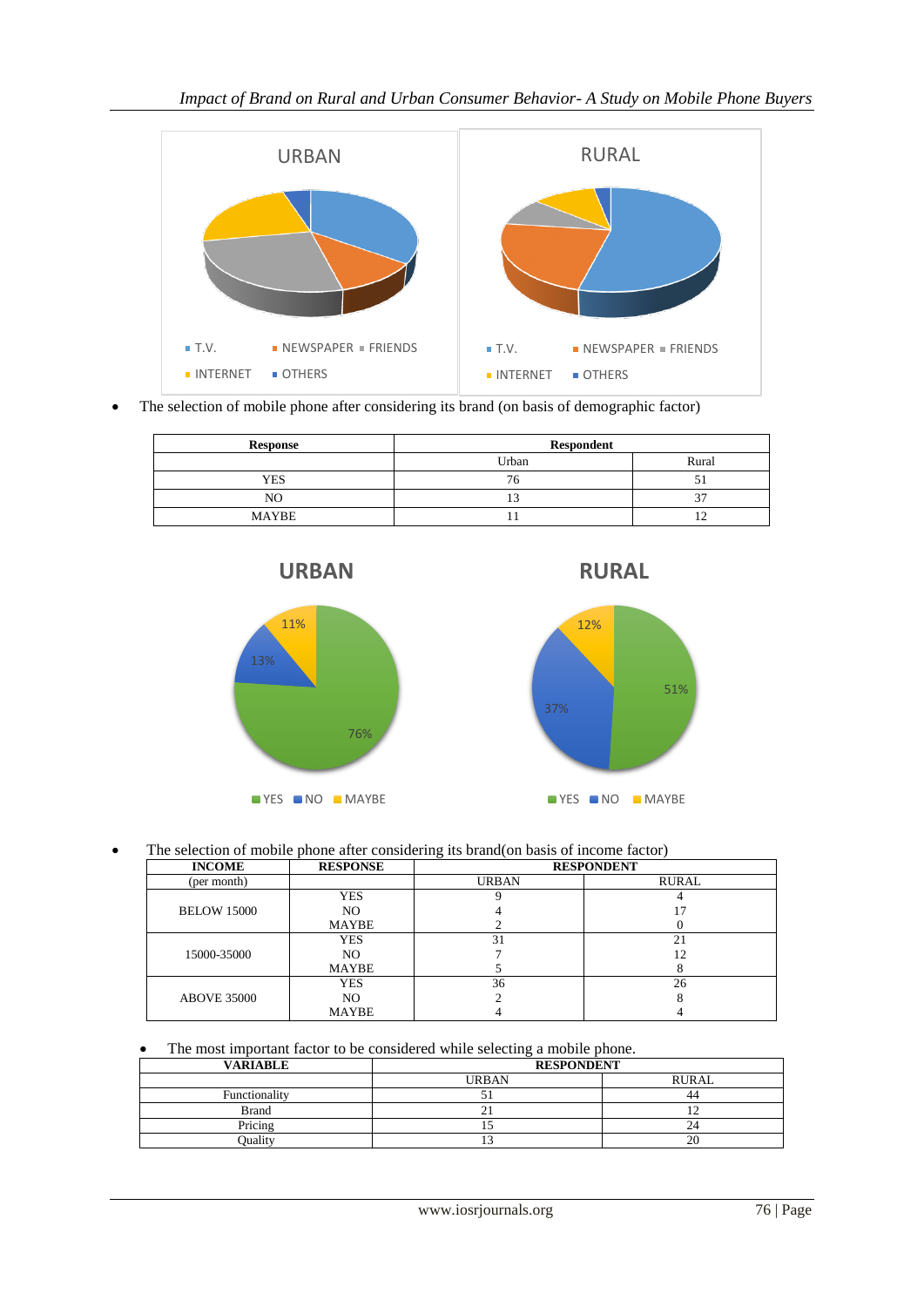

Ownership of a new mobile phone.

| <b>VARIABLE</b>         | <b>RESPONDENT</b> |         |
|-------------------------|-------------------|---------|
|                         | <b>URBAN</b>      | RURAL   |
| <b>NEW PHONE</b>        |                   | 70      |
| <b>SECOND HANDPHONE</b> |                   | 21<br>∠ |

### **IX. Major Findings**

- As high as 76% of the total urban respondents say that they would consider a key brand in the market for purchase of a mobile phone. Surprisingly, a healthy 51% of the rural respondents feel the same way.
- Most of the respondents from urban as well as rural areas admit that the source of information about the product they bought was T.V. advertisement.
- As expected, as the purchasing power of the buyer increases, the preference for branded products increase for both rural and urban users increases. This is mainly due to the increase in the quality of lifestyle.
- For both urban and rural users, functionality is a key trait in a mobile phone that they consider before buying a mobile phone followed by its price. It can be concluded that people a willing to spend more money to buy a mobile phone with better specifications.
- For both urban and rural users, Samsung and Nokia are preferred over other brands. This may be due to the fact that these companies offer mobile phones for every price range so that each section of society can be targeted, unlike Apple Iphone, which is owned by only a bunch of people in urban areas only. Also the brands like Micromax and Karbonn which offer high specifications for low prices are also catching up in the market.

### **X. Significance Of The Study**

This study helps firms and organizations to improve their market strategies by understanding issues

- like:
- 1. How the psychology of an urban differs from rural consumers i.e. how they think, feel, reason & select among different alternatives (e.g. brand, product etc.)